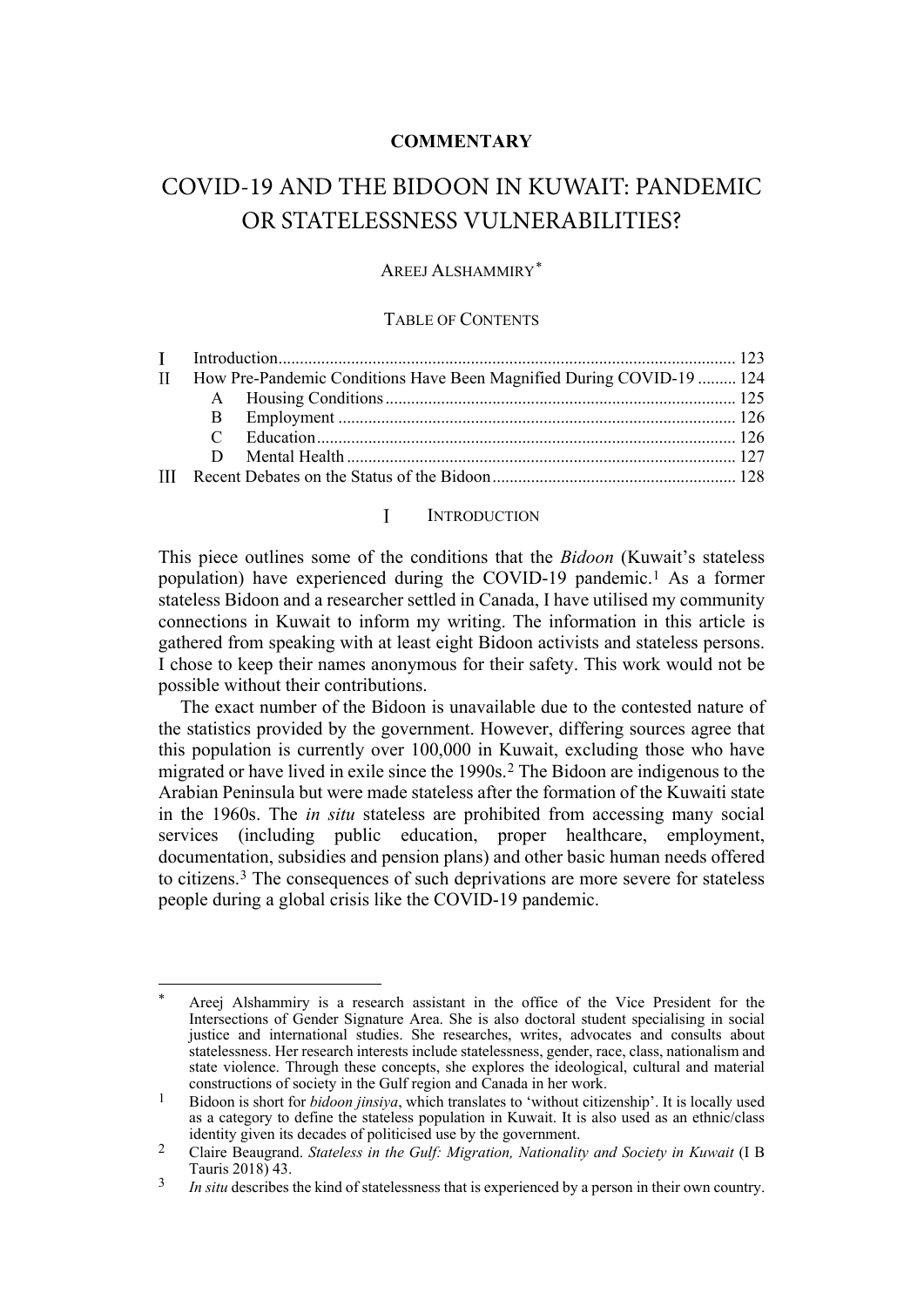After state formation, the Kuwaiti government naturalised many people that lived within its borders but left out the Bidoon.[4](#page-1-1) In 1986, the Government implemented policies that rendered the Bidoon unlawful residents after a secret decree, stripping them of access to significant rights and benefits including state welfare, education and employment.<sup>[5](#page-1-2)</sup> The restrictions banned the Bidoon from participating in many economic and social activities and resulted in mass layoffs of Bidoon employees from government and private jobs, creating severe impoverishment for many families.[6](#page-1-3)

It is clear that, since 1986, the Bidoon have lived in difficult conditions. These conditions were aggravated when the COVID-19 pandemic hit. The situation of the Bidoon highlights how stateless people are among the most vulnerable populations during any global crisis.

#### <span id="page-1-0"></span> $\mathbf{I}$ HOW PRE-PANDEMIC CONDITIONS HAVE BEEN MAGNIFIED DURING

### <span id="page-1-8"></span><span id="page-1-7"></span>COVID-19

After the liberation of Kuwait from the Iraqi invasion in 1991, a series of committees and administrative bodies were founded, including the Central Committee for the Affairs of Illegal Migrants in 1993, the Executive Committee for the Affairs of Illegal Migrants in 1996 and the Central System to Resolve the Situation of Illegal Residents in 2010 ('Central Apparatus').[7](#page-1-4) These administrative bodies were 'presumably' created to solve the 'Bidoon problem'. However, from the perspective of the Bidoon, this created more problems than solutions. The Bidoon were banned from accessing public education, assigned false foreign identities and heavily policed.

Officials in the Central Apparatus coerced the Bidoon into denouncing their rights to nationality by requiring them to sign agreements acknowledging foreign nationalities in order to access basic services.[8](#page-1-5) These oppressive actions include psychological pressure tactics inflicted on the Bidoon in their day-to-day life. As the former Assistant Undersecretary for Nationality and Passports Affairs in the Ministry of Interior, Mazen Al-Jarrah, admitted in a television interview, 'I must pressure them psychologically and socially to get them to reveal their true nationalities'.[9](#page-1-6) This pressure includes making access to any benefits nearly impossible without the approval of the Central Apparatus. The Bidoon cannot do

<span id="page-1-2"></span><span id="page-1-1"></span> $\frac{4}{5}$  Beaugrand ([n 2\)](#page-0-5) 22.

<sup>5</sup> Susan Kennedy, 'The Stateless Bedoun in Kuwait Society: A Study of Bedouin Identity, Culture and the Growth of an Intellectual Ideal' (PhD Thesis, The University of Adelaide 2016) 30–31

<sup>&</sup>lt;https://digital.library.adelaide.edu.au/dspace/bitstream/2440/119698/2/02whole.pdf>; Beaugrand ([n 2\)](#page-0-5) 107.

<span id="page-1-3"></span><sup>6</sup> Aziz Abu-Hamad, *The Bedoons of Kuwait: Citizens without Citizenship* (Report, Human Rights Watch August 1995) <https://www.hrw.org/reports/1995/Kuwait.htm> ('*The Bedoons of Kuwait*').

<span id="page-1-4"></span><sup>7</sup> Claire Beaugrand, 'Framing Nationality in the Migratory Context: The Elusive Category of Biduns in Kuwait' (2014) 6(3) *Middle East Law and Governance*, 186 n 37.

<span id="page-1-5"></span><sup>8</sup> Amnesty International, 'Kuwait: Mandate of Abusive Government Body in Charge of Stateless Bidun People Extended' (Media Release, 24 November 2020) <https://www.amnesty.org/en/latest/news/2020/11/kuwait-mandate-of-abusive-governmentbody-in-charge-of-stateless-bidun-people-extended/> ('Kuwait Mandate').

<span id="page-1-6"></span><sup>9</sup> Interview in Al-Majlliss Television, الإلكترونیة المحور قناة | Al Mehwar Channel, 'اللواء :نظام نقطة الجراح مازن الشیخ) 'YouTube, 29 November 2015) <https://youtu.be/Ds1As5si29s>.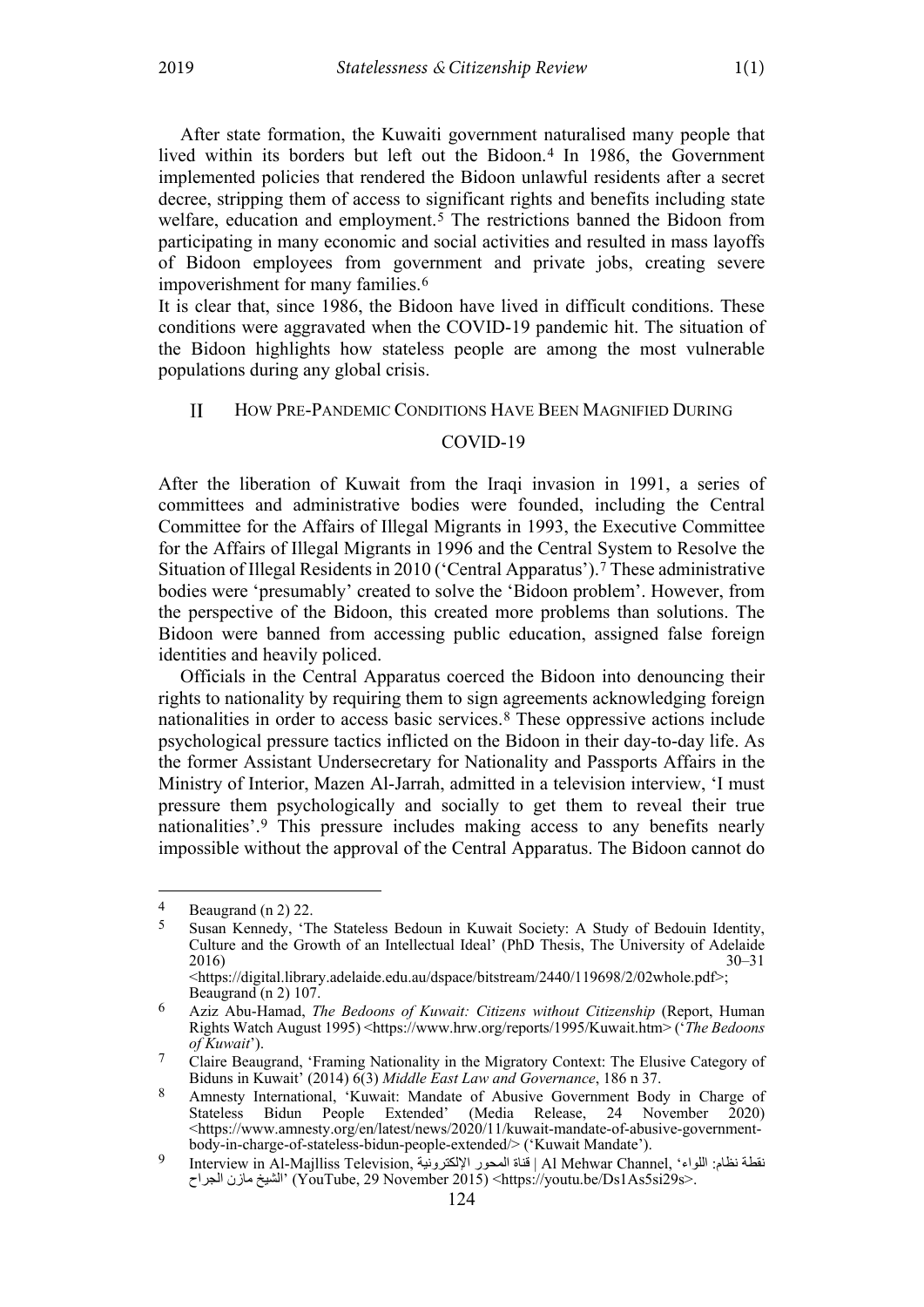many things without a valid security card issued by the Central Apparatus and to receive one and access state services, the Bidoon must agree that they have false identities.[10](#page-2-2)

<span id="page-2-13"></span>Many families have refused to renew their security cards as a form of resistance to erasure and criminalisation, jeopardising their right to nationality.[11](#page-2-3) However, the consequences to this resistance have resulted in a lack of access to many benefits. Even with a valid security card, there are still many impediments to access. Many policies and practices in governmental institutions restrict services to the Bidoon. For example, valid security cards are not issued for long periods of time; they are often renewed for periods ranging from three months to one year.<sup>[12](#page-2-4)</sup> This precarity in legal status makes their access to basic services challenging. For instance, many employers prefer employees with long-term lawful status to avoid interruptions and legal problems arising from temporary status.[13](#page-2-5) As a result, many employers refuse to hire Bidoon employees.[14](#page-2-6) This temporary status entails a constant struggle for renewals in order to access necessary services. This example reflects the day-to-day lived experiences of the Bidoon, causing serious psychological damage because they are under the constant stress of losing their ability to sustain a livelihood. One of the devastating impacts of these practices against the Bidoon has been an increase in Bidoon suicides over the last few years, making it an urgent epidemic that must be addressed.[15](#page-2-7)

# <span id="page-2-12"></span><span id="page-2-1"></span>A *Housing Conditions*

<span id="page-2-0"></span>The majority of the Bidoon occupy 'popular' houses in two impoverished and underdeveloped cities: Taima and Sulaibiyah.[16](#page-2-8) Both cities are located on the outskirts of the Kuwait capital region and city centre where the main suburban areas are located.[17](#page-2-9) They have poor infrastructure and broken roads. These houses were constructed cheaply, with grey concrete bricks and without any finishing or painting.[18](#page-2-10) Generations of Bidoon families reside in these homes, with siblings and/or small units within large kin-based family, all cramped in one-, two- or three-bedroom houses. When the pandemic hit, transmission between family members was common given that many of them share rooms and have limited space to isolate or distance from each other.<sup>[19](#page-2-11)</sup> Furthermore, like many people during the pandemic, many employed Bidoon families lost their source of income

<span id="page-2-2"></span><sup>10</sup> 'Kuwait: Bidoon', *World Directory of Minorities and Indigenous Peoples* <https://minorityrights.org/minorities/bidoon/> ('Kuwait: Bidoon'); 'Kuwait Mandate' (n 8).

<span id="page-2-4"></span><span id="page-2-3"></span><sup>&</sup>lt;sup>11</sup> Conversation with Bidoon activists (Areej Alshammiry, online, April 2021).

ibid.

<span id="page-2-5"></span><sup>13</sup> See *Prisoners of the Past: Kuwaiti Bidun and the Burden of Statelessness* (Report, Human Rights Watch 13 June 2011) <https://www.hrw.org/report/2011/06/13/prisonerspast/kuwaiti-bidun-and-burden-statelessness> ('*Prisoners of the Past*'). 14 Conversation with Bidoon activists (n [11\)](#page-2-1).

<span id="page-2-7"></span><span id="page-2-6"></span>

<sup>15</sup> *Kuwait: Rising Signs of Despair Amongst Bidun Highlight Cruelty of Draft Law* (Public Statement, MDE 17/1362/2019, Amnesty International, 21 November 2019) <https://www.amnesty.org/en/documents/mde17/1362/2019/en/>.

<span id="page-2-8"></span><sup>&</sup>lt;sup>16</sup> Popular housing refers to a form of community housing plot made by the government to house people who make low-income for a temporary duration.

<span id="page-2-10"></span><span id="page-2-9"></span> $\frac{17}{18}$  Kennedy (n [5\)](#page-1-7) 171.

<sup>18</sup> Farah Al-Nakib, 'Revisiting *Ḥaḍar* and *Badū* in Kuwait: Citizenship, Housing, and the Construction of a Dichotomy' (2014) 46(1) *International Journal of Middle East Studies* 5, 18–19.

<span id="page-2-11"></span><sup>19</sup> Conversation with Bidoon activists (n [11\)](#page-2-1).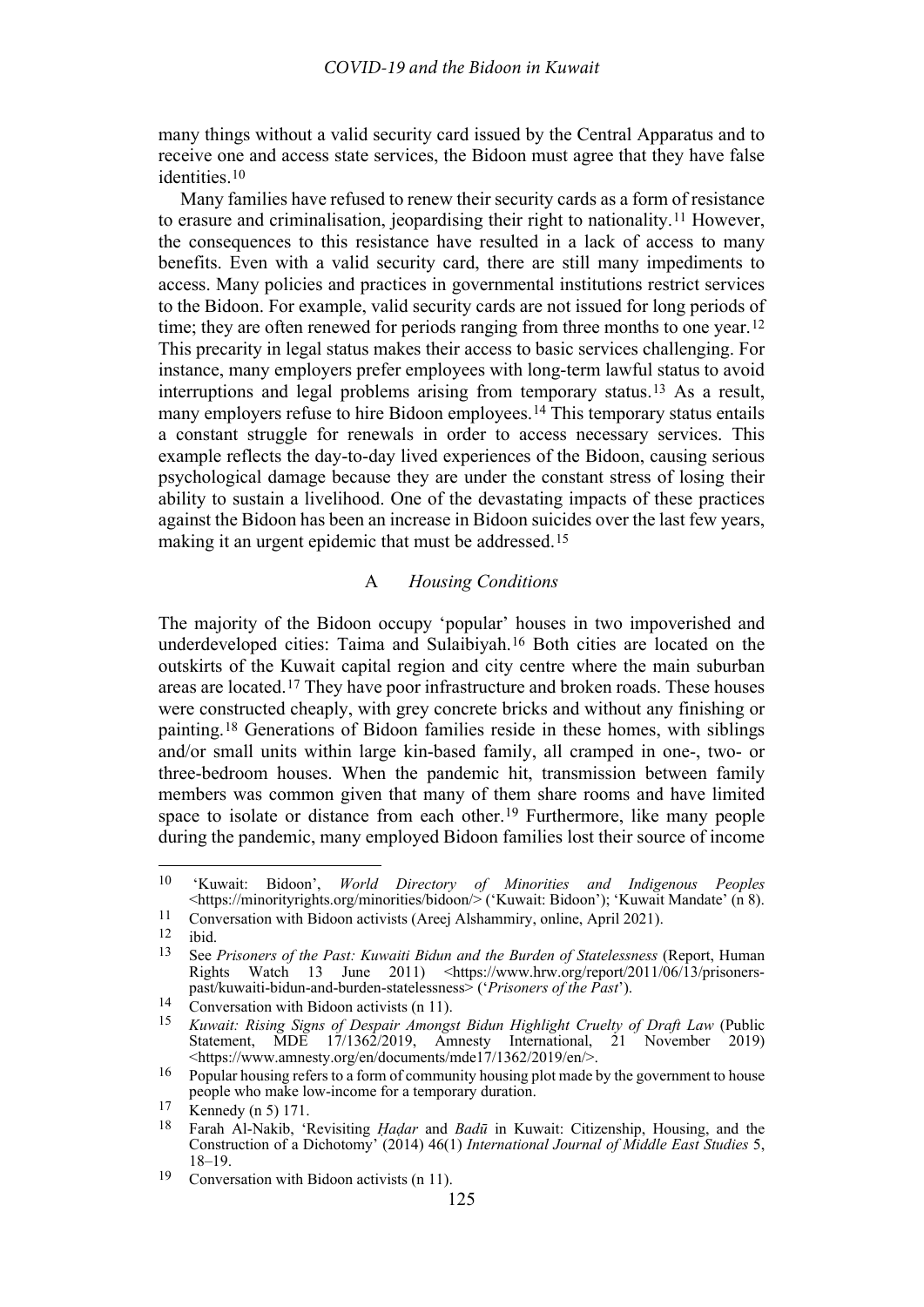and were evicted or were at risk of being evicted for not paying rent on time[.20](#page-3-3) This persistent lack of employment put many families in vulnerable positions in the middle of a health crisis. Some families are living in tents in the desert because they cannot afford to rent a house.[21](#page-3-4)

#### <span id="page-3-2"></span>B *Employment*

<span id="page-3-0"></span>Given their precarious status, many Bidoon do not have access to jobs and can only work if they have valid security cards. Some private companies hire Bidoon employees regardless of their status, taking advantage of their vulnerability and desperate need for income.[22](#page-3-5) However, these companies pay lower salaries, force Bidoon employees to wait months to get paid and require long working hours.<sup>[23](#page-3-6)</sup> Many are not eligible for vacation days or sick leave. Bidoon women are made especially vulnerable. For example, they are unable to take maternity leave;  $24$  have fewer job options than their male counterparts;[25](#page-3-8) and, when faced with sexual harassment at work, they are likely to stay silent in order to keep their jobs.<sup>[26](#page-3-9)</sup> Employers are aware that the Bidoon are unprotected and the Bidoon rarely challenge the abusive conditions so they do not risk losing their jobs, especially if they are the sole income provider for their families.<sup>[27](#page-3-10)</sup>

This precariousness and lack of protection for the Bidoon meant that they were among the first to be laid off when the pandemic hit. For those working in informal settings for day-to-day income, like selling merchandise and produce in public spaces or trading in cars, the curfew and lockdown made it difficult for them to continue this work and make money.

Finally, even when paid promptly, some Bidoons may not necessarily have access to the funds if they are paid into bank accounts. The Central Apparatus requires banks to block the Bidoon from accessing their accounts if their security cards are expired.[28](#page-3-11)

# C *Education*

<span id="page-3-1"></span>The Kuwaiti Government banned the Bidoon from accessing public education after criminalising their status.[29](#page-3-12) Consequently, illiteracy rates have grown because many families have been unable to afford to send their children to private schools.[30](#page-3-13) For those who were able to afford it, they sent their children to low-fee

<span id="page-3-3"></span> $\begin{bmatrix} 20 & \text{ibid.} \\ 21 & \text{ibid.} \end{bmatrix}$ 

<span id="page-3-4"></span> $\frac{21}{22}$  ibid.

<span id="page-3-6"></span><span id="page-3-5"></span><sup>22</sup> *Prisoners of the Past* (n [13\)](#page-2-12).

<span id="page-3-7"></span> $\frac{23}{24}$  ibid.

<sup>24</sup> Conversation with Bidoon activists (n [11\)](#page-2-1); See Manshoor, 'The Forgotten Feminism: What Bidoon Women Face', *Manshoor* (Article, 3 July 2020) <https://manshoor.com/society/bedon-women-forgotten-from-feminism/>.

<span id="page-3-8"></span> $\begin{bmatrix} 25 \\ 26 \end{bmatrix}$  ibid.

<span id="page-3-9"></span><sup>&</sup>lt;sup>26</sup> ibid; Kuwait: Bidoon (n [10\)](#page-2-13); Conversation with Bidoon activists (n [11\)](#page-2-1).<br><sup>27</sup> Conversation with Bidoon activists (n 11): 'The Eorgotten Feminism' (n

<span id="page-3-11"></span><span id="page-3-10"></span><sup>&</sup>lt;sup>27</sup> Conversation with Bidoon activists (n [11\)](#page-2-1); 'The Forgotten Feminism' (n [24\)](#page-3-2).<br><sup>28</sup> The Closure of Bank Accounts for the Bidoon: Anger in Kuwait and the G

<sup>&#</sup>x27;The Closure of Bank Accounts for the Bidoon: Anger in Kuwait and the Ghanem Hints at Radical Solution' *Teller Report* (online, 18 April 2019) <https://www.tellerreport.com/news/- -the-closure-of-bank-accounts-for-the-bidoon----anger-in-kuwait-and-the-ghanem-hints-ata-radical-solution-.Hy-rzxIq4.html>.

<span id="page-3-13"></span><span id="page-3-12"></span><sup>29</sup> *The Bedoons of Kuwait* (n [6\)](#page-1-8).

ibid.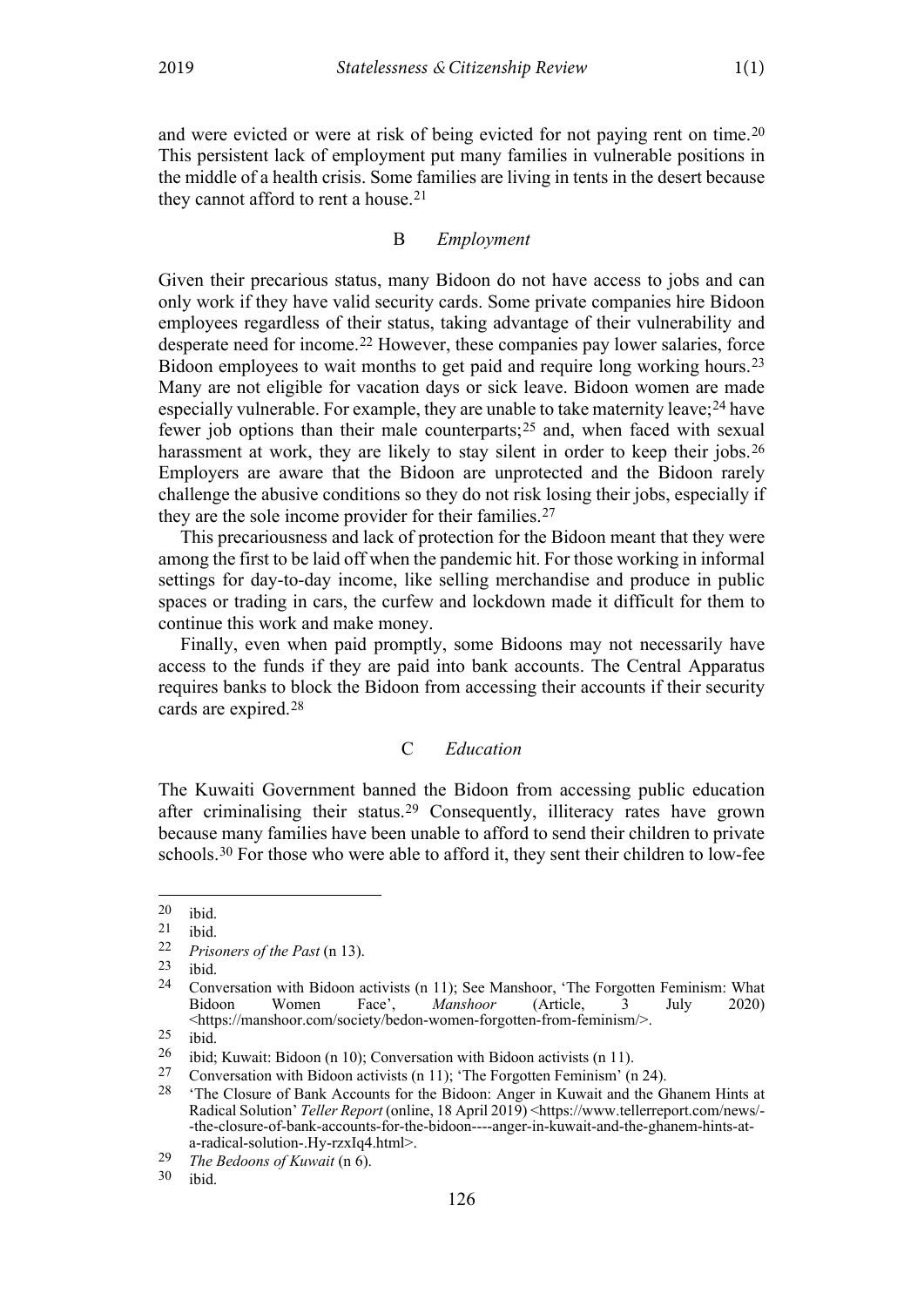private schools in turns every year, leaving some at home for periods ranging from one to three years.[31](#page-4-1) Some families frequently prioritised boys' education over girls, leaving many girls without education and creating severe gender inequality. As a result, many Bidoon have either had to quit primary or secondary education, or have had consistent interruptions in their schooling. If they were able to complete their education, it was often in schools that offered lower quality education in relation to the education offered in other private institutions.[32](#page-4-2) Many have not been able to pursue post-secondary education as government institutions only enrol a small number of Bidoon students who have outstanding grades, often in very limited program choices.[33](#page-4-3)

The main challenge the Bidoon face with regard to education is funding. Many families depend on donations to send their children to school.[34](#page-4-4) Schools also take an extra fee portion for each Bidoon student depending on their year level (primary, intermediate and secondary) above the tuition fees covered by the charity fund. Students are not allowed to access their classrooms if they have not paid their tuition in full.[35](#page-4-5) Sometimes they force students to stand out in the school yard in severe weather conditions until their parents arrive to either pay the outstanding amounts or take them home.<sup>[36](#page-4-6)</sup> During the pandemic, students whose fees were outstanding were barred from accessing the Zoom sessions until they paid their fees.[37](#page-4-7)

Another challenge that arose during the pandemic in relation to online schooling was that many students needed electronic devices and internet access, things many Bidoon families struggled to provide for their children.[38](#page-4-8) Given that schools required each child to have their own device to complete their homework, this was a large barrier. Activists led a campaign on Twitter called نساھمـبتعلیمھ# and gathered donations to help cover expenses for these technologies.<sup>39</sup>

The other effect of online schooling is the necessary unpaid labour at home to assist children in their studies and homework, something which became a challenge generally for many families around the world as schooling shifted online. For many Bidoon families, this was a particular challenge given that many family members are either illiterate or otherwise unequipped to help their children at home. The latter may be because they also had to work to provide income for the house or have full-time domestic labour responsibilities, but is not limited to these reasons.

# D *Mental Health*

<span id="page-4-0"></span>For the Bidoon, mental health illnesses are already a common occurrence, given the oppressions — including social stigma, economic impoverishment, exclusion

<span id="page-4-2"></span><span id="page-4-1"></span><sup>31</sup> *Prisoners of the Past* (n [13\)](#page-2-12); Conversation with Bidoon activists (n [11\)](#page-2-1). 32 *Prisoners of the Past* (n [13\)](#page-2-12).

<span id="page-4-4"></span><span id="page-4-3"></span> $\frac{33}{34}$  ibid.

ibid; Conversation with Bidoon activists (n [11\)](#page-2-1).

<span id="page-4-5"></span> $\frac{35}{36}$  Conversation with Bidoon activists (n [11\)](#page-2-1).

<span id="page-4-6"></span> $\frac{36}{37}$  ibid.

<span id="page-4-7"></span> $\frac{37}{38}$  ibid.

<span id="page-4-8"></span> $\frac{38}{39}$  ibid.

<sup>39</sup> See, eg, @JosephBohamad (Joseph Bohamad) (Twitter, 8 September 2020, 4:01pm AEST) [<https://t.co/t3oHYj66aM>](https://t.co/t3oHYj66aM); @HadeeLBuQrais (Hadeel Buqrais) (Twitter, 21 September 2020, 12:18am AEST) [<https://t.co/oNGjVI3eM2>](https://t.co/oNGjVI3eM2).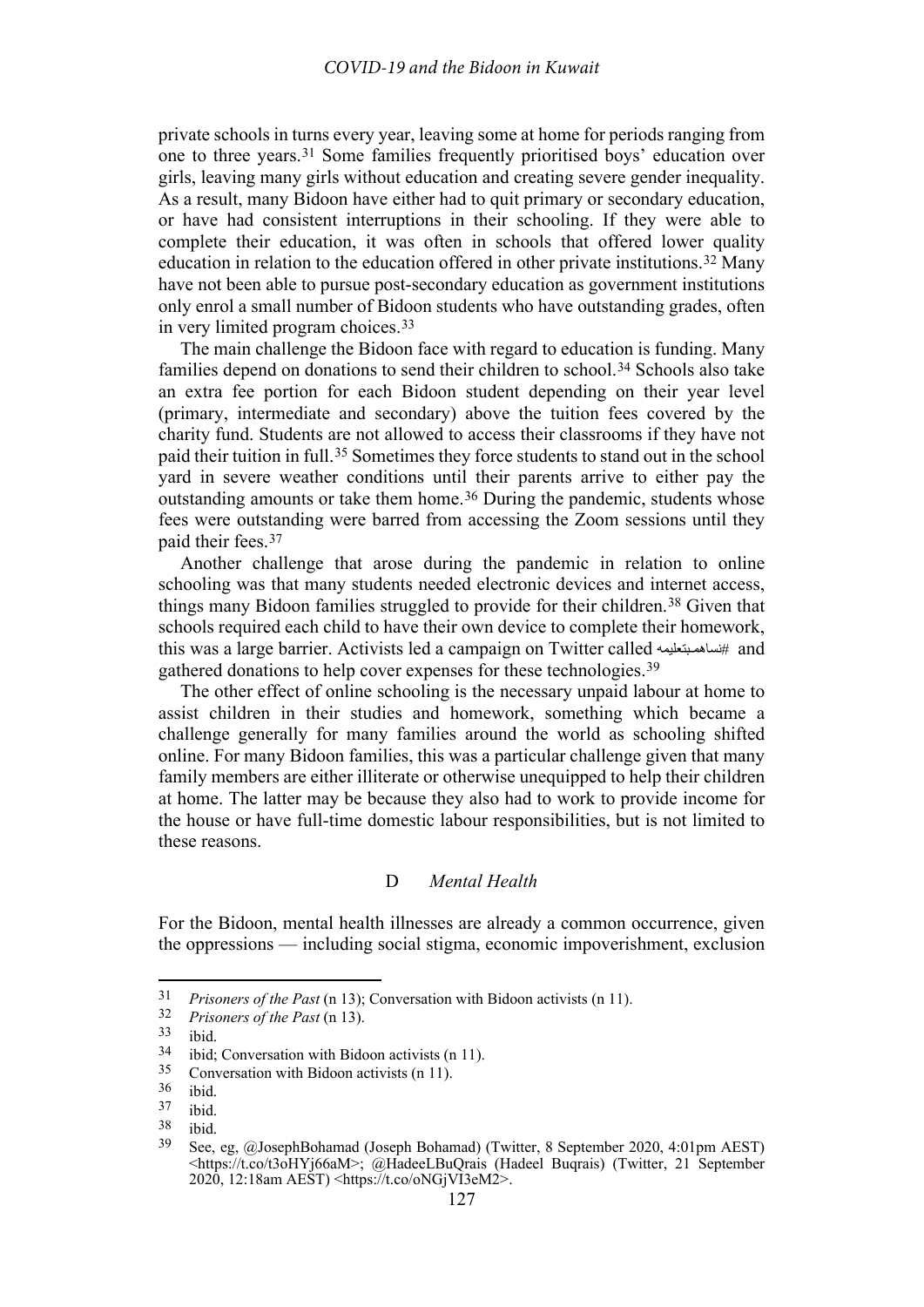and erasure — that they have now faced for decades. Many Bidoons carry intergenerational traumas; COVID-19 has made these struggles worse. This is compounded by a lack of access to proper mental health care, which is a challenge for most people in Kuwait.[40](#page-5-1) In addition to cultural stigma and a lack of education on mental illnesses, there are difficulties in accessing proper care. The Kuwait public hospital for psychiatric and psychological care is not equipped to handle large numbers of patients.<sup>[41](#page-5-2)</sup> Many people seek care in private mental health clinics, which are expensive even for citizens with average incomes.[42](#page-5-3) This makes them inaccessible for many Bidoons who already struggle financially.

The Bidoon must manage an already grave mental health crisis, but this was exacerbated by COVID-19. During the pandemic, Bidoon suicides increased, reaching at least five within a period of 12 months, from one or two yearly.[43](#page-5-4) In February 2021, a 12-year-old boy, Ali Khaled, died by suicide in his home in Sulaibiya.[44](#page-5-5) Within the series of suicides that have taken place, this case involved a child, which shocked many people.[45](#page-5-6) While the Bidoon community and public were mourning his tragic death and expressing their outrage at the state actions and inaction that led to a child's suicide, a 26-year-old Bidoon man, Yaqoub Abdullah, died by suicide a month after Ali Khaled's death[.46](#page-5-7) Suicide rates among the Bidoon have been deeply troubling over the last two to three years, with others experiencing suicidal ideations and failed attempts.[47](#page-5-8) However, the Government has continued its previous policies, ignoring the severe impacts they have had on the Bidoon.

#### IΙI RECENT DEBATES ON THE STATUS OF THE BIDOON

<span id="page-5-0"></span>When the pandemic started, medical staff were key frontline workers in every country. In Kuwait, some of these workers are Bidoon, many of whom are employed by the Ministry of Health with no benefits and comparatively lower salaries than their colleagues.[48](#page-5-9) Bidoon medical workers are barred from joining residency programs to specialise, while there are also Bidoon medical graduates

<span id="page-5-2"></span><span id="page-5-1"></span><sup>40</sup> Conversation with Bidoon activists (n [11\)](#page-2-1).<br>41 Hind Almazeedi and Mohammad T Alsuwaidan, 'Integrating Kuwait's Mental Health System to End Stigma: A Call to Action' (2014) 23(1) *Journal of Mental Health* 1, 1–3.

<span id="page-5-4"></span><span id="page-5-3"></span>

<sup>42</sup> Conversation with Bidoon activists (n [11\)](#page-2-1).<br>43 This observation was made by the author in the course of her research.<br>44 Nadda Osman 'Qutery in Kuwait over Suicide of Stateless Bidoon Ch

<span id="page-5-5"></span><sup>44</sup> Nadda Osman, 'Outcry in Kuwait over Suicide of Stateless Bidoon Child', *Middle East Eye* (online, 23 February 2021) [<https://www.middleeasteye.net/news/suicide-stateless-bidoon](https://www.middleeasteye.net/news/suicide-stateless-bidoon-child-kuwait-prompts-outcry-online)[child-kuwait-prompts-outcry-online>](https://www.middleeasteye.net/news/suicide-stateless-bidoon-child-kuwait-prompts-outcry-online).

<span id="page-5-7"></span><span id="page-5-6"></span> $\frac{45}{46}$  ibid.

<sup>46</sup> Khitam Al Amir, 'Kuwait: Young "Bidoon" Man Hangs Himself from a Tree', *Gulf News* (online, 28 March 2021) [<https://gulfnews.com/world/gulf/kuwait/kuwait-young-bidoon](https://gulfnews.com/world/gulf/kuwait/kuwait-young-bidoon-man-hangs-himself-from-a-tree-1.78170152)[man-hangs-himself-from-a-tree-1.78170152>](https://gulfnews.com/world/gulf/kuwait/kuwait-young-bidoon-man-hangs-himself-from-a-tree-1.78170152).

<span id="page-5-8"></span><sup>47</sup> 'Kuwait: Rising Signs of Despair Among Bidun Highlight Cruelty of Draft Law' (Public International <https://www.amnesty.org/download/Documents/MDE1713622019ENGLISH.pdf>.

<span id="page-5-9"></span><sup>48</sup> Conversation with Bidoon activists (n [11\)](#page-2-1). This phenomenon has also been observed by the author in the course of her research.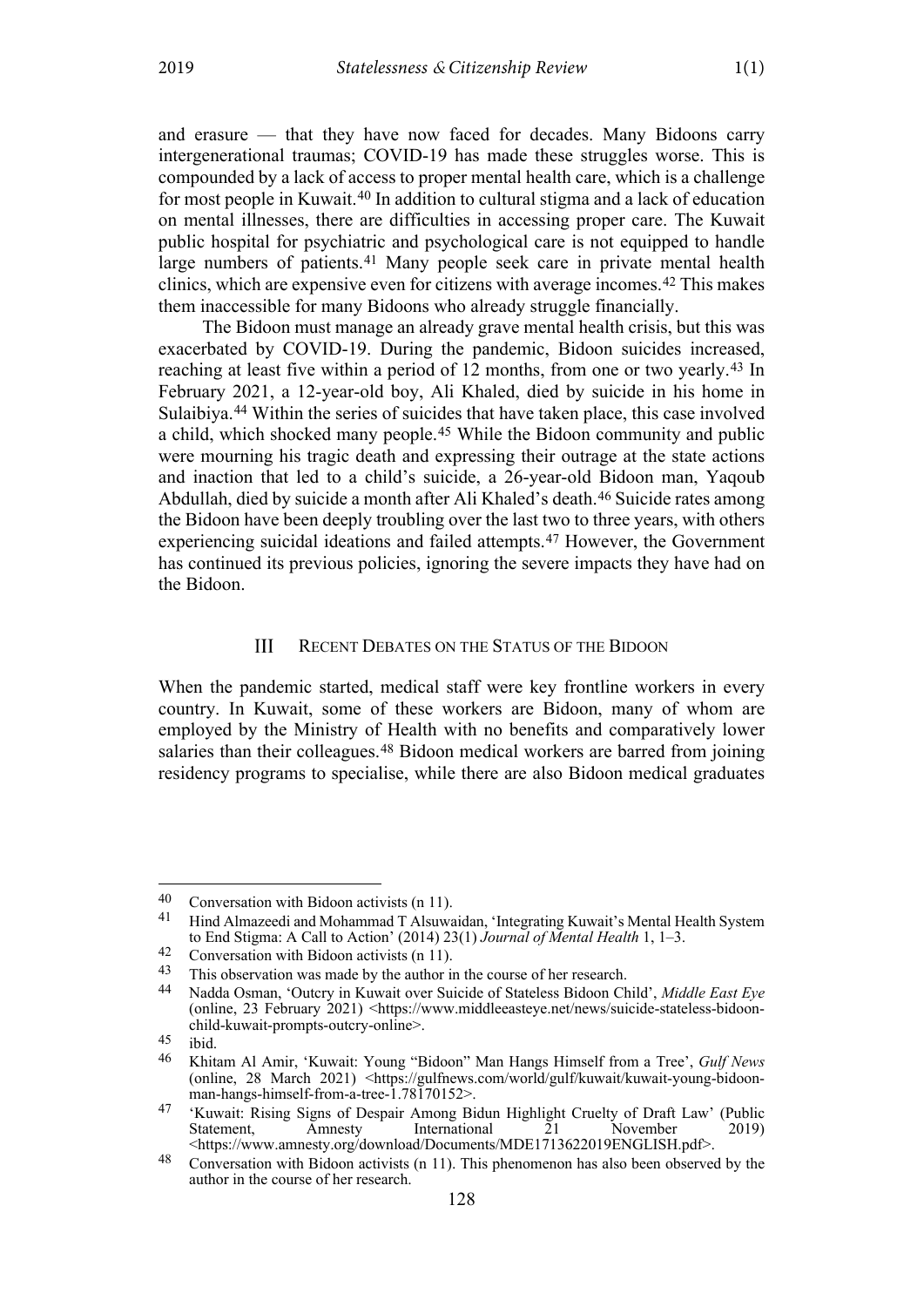who remain at home with no employment.<sup>[49](#page-6-0)</sup> However, they were among the first to respond when the crisis began.<sup>[50](#page-6-1)</sup> These actions were praised by the public and perceived as heroic acts in light of the oppressions they endure.[51](#page-6-2) It was hoped by many Bidoon that these actions would enable the state to see the value of the front-line workers and graduates and lead to naturalisation,<sup>[52](#page-6-3)</sup> as many states, including France and Canada, took similar actions in recognition of their frontline workers and international students.[53](#page-6-4) However, no prospect of citizenship has arisen: the volunteers were asked to stop showing up and the employees continue to work in the same pre-pandemic conditions. These employment conditions have discouraged Bidoon graduates from being optimistic about their career prospects in Kuwait.[54](#page-6-5) Many graduates and students live with the constant anxiety of never finding a job or working in a setting with terrible conditions. In July 2020, a Bidoon medical student died by suicide.[55](#page-6-6) As suicide rates increase, questions arise as to the severity of the conditions that the Bidoon live with in Kuwait.

The Government's stance on the Bidoon during a time of crisis reveals that they will continue to marginalise the Bidoon and have no interest in naturalising them. Just prior to COVID-19, the Speaker of the Kuwaiti Parliament, Marzouq Al-Ghanim, attempted to pass a new law that would further entrench the Bidoon as illegal residents and require they identify as their presumed foreign nationalities in order to have access to rights.<sup>[56](#page-6-7)</sup> The law was proposed in response to public critique about the failure of the administration, as it was presumed that they would solve the 'Bidoon problem' within five years of initiation but has instead only complicated the issue. However, the law only makes official what the Central Apparatus is already doing informally. Al-Ghanim claimed that the law would ensure the Bidoon receive 'humanitarian' treatment and have rights, without

<span id="page-6-0"></span><sup>49</sup> Thomas McGee, 'The COVID-19 Crisis and New Agency for Stateless Bidoon in Kuwait',<br> *London School of Economics Blog* (Blog Post, 27 April 2020) *School of Economics* [<https://blogs.lse.ac.uk/mec/2020/04/27/the-covid-19-crisis-and-new-agency-for-stateless](https://blogs.lse.ac.uk/mec/2020/04/27/the-covid-19-crisis-and-new-agency-for-stateless-bidoon-in-kuwait/)[bidoon-in-kuwait/>](https://blogs.lse.ac.uk/mec/2020/04/27/the-covid-19-crisis-and-new-agency-for-stateless-bidoon-in-kuwait/); Conversation with Bidoon activists (n [11\)](#page-2-1).

<span id="page-6-1"></span> $50$  McGee (n 49).<br>51 ibid

<span id="page-6-2"></span> $\begin{bmatrix} 51 & \text{ibid.} \\ 52 & \text{ibid.} \end{bmatrix}$ 

<span id="page-6-4"></span><span id="page-6-3"></span> $\frac{52}{53}$  ibid.

<sup>53</sup> See, eg, 'France Grants Citizenship to over 2,000 Foreign Workers for Covid-19 Response', *France*<sup>24</sup> (online, 5 May 2021) <https://www.france<sup>24</sup>.com/en/france/20210505-francegrants-citizenship-to-over-2-000-foreign-workers-for-covid-19-response>. 'New Pathway to Permanent Residency for over 90,000 Essential Temporary Workers and International Graduates', *Immigration, Refugees and Citizenship Canada* (online, 14 April 2021) <https://www.canada.ca/en/immigration-refugees-citizenship/news/2021/04/new-pathwayto-permanent-residency-for-over-90000-essential-temporary-workers-and-internationalgraduates.html>.

<span id="page-6-6"></span><span id="page-6-5"></span><sup>54</sup> Conversation with Bidoon activists (n [11\)](#page-2-1).

<sup>55</sup> The New Arab Staff, 'Stateless Kuwait Student's Suicide Attempt Leads to Outcry in Gulf State', *The New Arab* (online, 24 June 2020) [<https://english.alaraby.co.uk/news/stateless](https://english.alaraby.co.uk/news/stateless-kuwait-students-suicide-attempt-leads-outcry)[kuwait-students-suicide-attempt-leads-outcry>](https://english.alaraby.co.uk/news/stateless-kuwait-students-suicide-attempt-leads-outcry).

<span id="page-6-7"></span><sup>56</sup> Yasmena Al Mulla, 'Kuwait: MPs Do Not Show Up for Controversial Bidoon Law Session', *Gulf News* (online, 20 October 2020]) [<https://gulfnews.com/world/gulf/kuwait/kuwait-mps](https://gulfnews.com/world/gulf/kuwait/kuwait-mps-do-not-show-up-for-controversial-bidoon-law-session-1.1603213775130)[do-not-show-up-for-controversial-bidoon-law-session-1.1603213775130>](https://gulfnews.com/world/gulf/kuwait/kuwait-mps-do-not-show-up-for-controversial-bidoon-law-session-1.1603213775130).